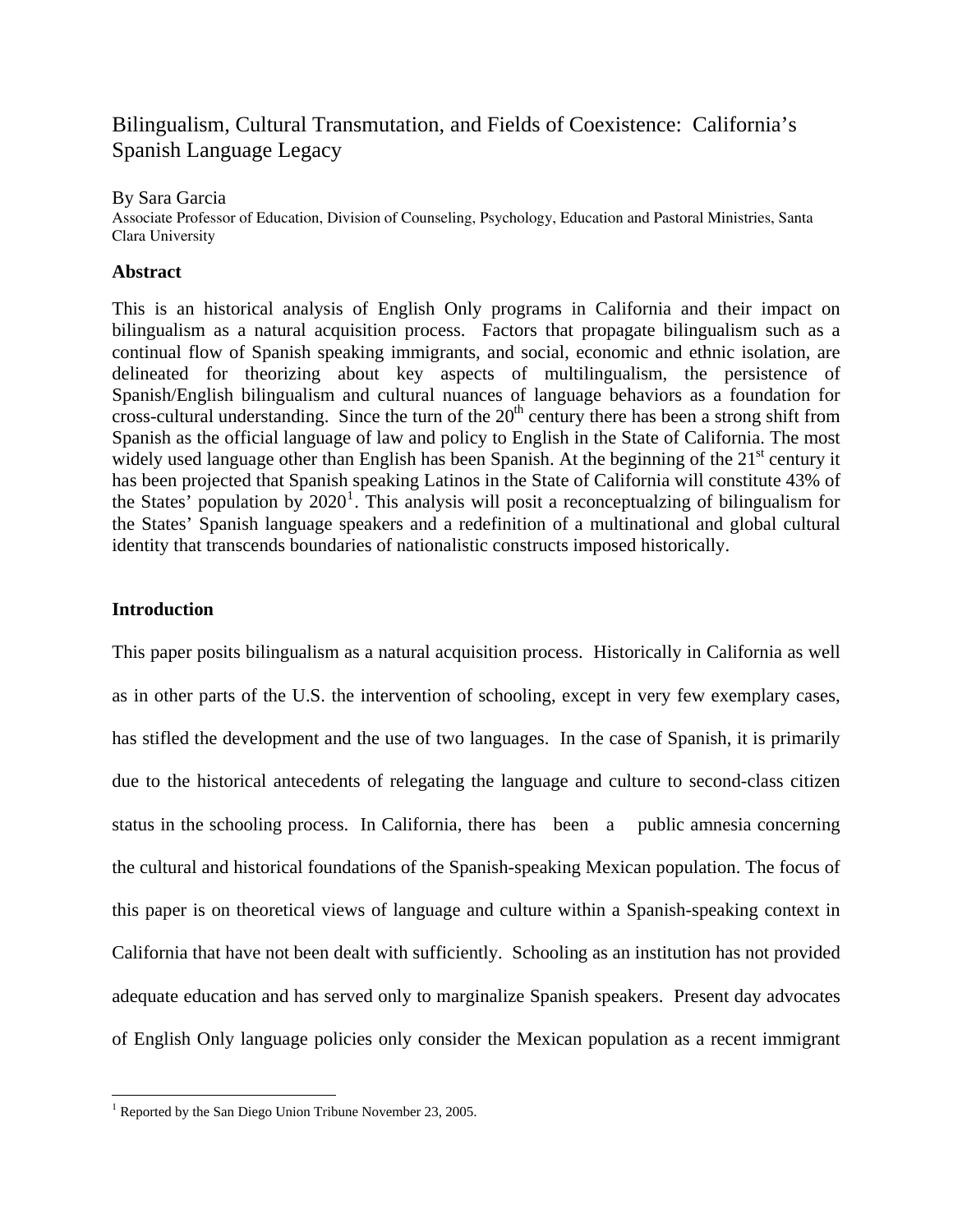and do not take into account the historical psychological foundations of the community or the intimate linkage of language and culture. The co-existence of a growing Spanish speaking population with historical change has impacted bilingualism. There is ample evidence that schooling for Mexican American children throughout the Southwest has been neglected and inferior but especially that the restrictive use of the native language has existed for more than a hundred years. (Attinasi 1997; Gonzales 1997; Macedo 1997; Menchaca, 1995; Ruiz, 1997; San Miguel 1987).

The tenets of my argument in this paper are that Spanish/English bilingualism persists and grows in spite of the lack of institutional support from schools and the deliberate attempt politically to set up Americanization and English Only policies. Bilingualism as a multifaceted process does not just include speaking two languages whether in a balanced way or in a fragmented manner (i.e., code switching between English and Spanish, inappropriate grammatical combinations, etc.), it may also include different degrees of comprehension and symbolic understanding in two languages. From this perspective bilingualism is also the ability to understand semiotic aspects of culture connected to language, nuances of social interactions that are cultural in nature and the appreciation of icons, symbols and practices associated with everyday life. Before expanding on this aspect, lets briefly consider an important dimension of California's Spanish language legacy.

#### **California's Spanish Language Legacy: A History of Marginalization**

In California, for approximately one hundred and fifty years, generations of Spanish surname people use English and Spanish in everyday interactions. In the Southwest, where former Mexican regions became part of the United States, use of the English language was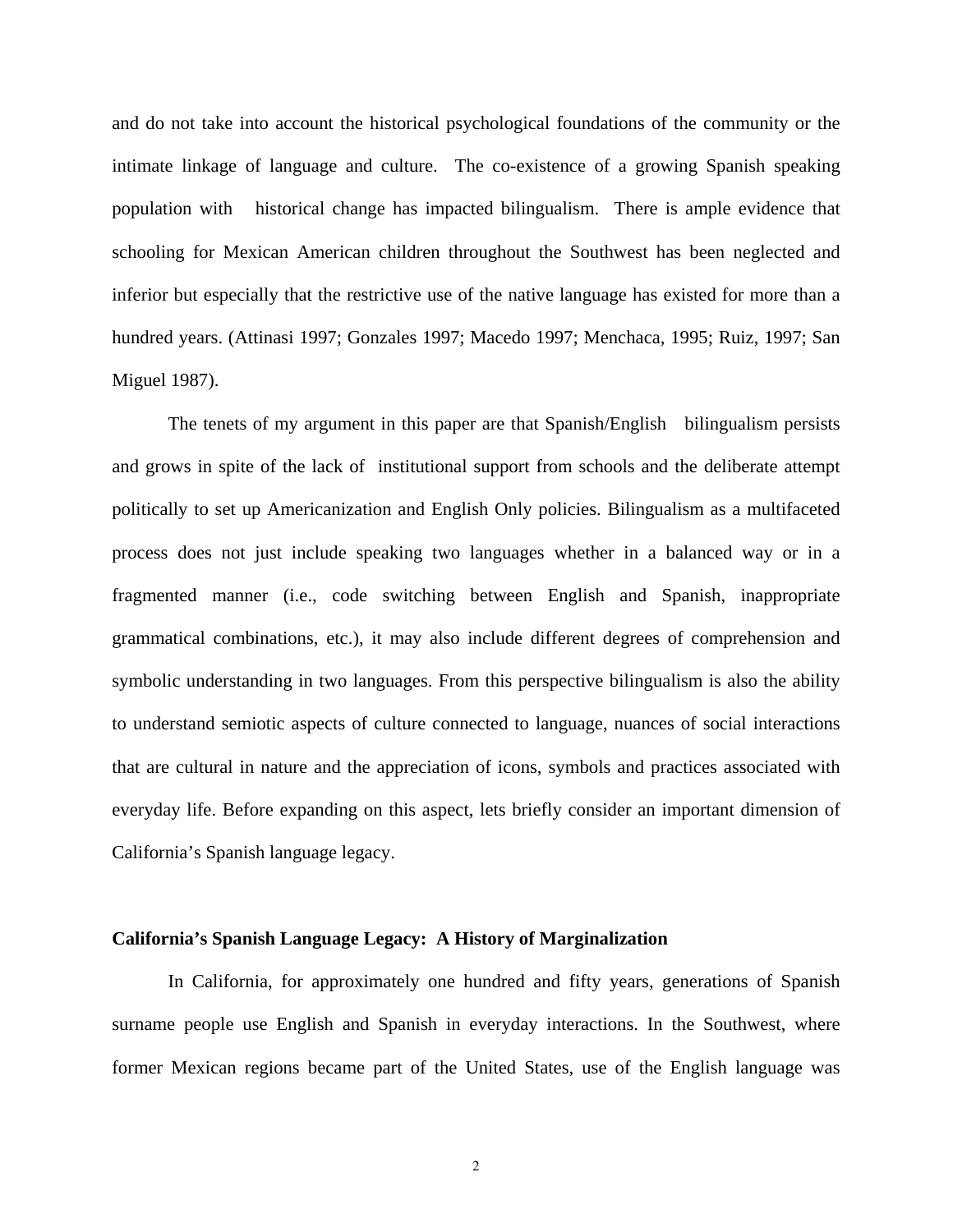enforced (Dickers, 1996:144). In most cases, English has overshadowed the use of Spanish as a native language depending on the generation of Spanish speakers, family situation or living conditions. These generations of monolingual English speaking individuals may also have knowledge of Spanish but not speak Spanish fluently. They continue however, to identify with the culture of the their families and may comprehend many of the terms and concepts embedded in Spanish language interactions within their communities, especially if they are raised in communities isolated from mainstream groups. In recent years California has led the nation in State policy for English Only. In 1986, California was the first State to pass an official-English measure by ballot initiative (Dicker 1996:162).

The Spanish language was the language of law and policy in what is now the State of California before the war with Mexico (1846). In 1848 the Treaty of Guadalupe Hidalgo gives the United States approximately one half of the territory of Mexico, including Alta California (Beebe and Senkewicz, 2001:482). When California was annexed as a State English as a language of policy was imposed. Mexican people that lived in California and throughout the Southwest were guaranteed, under the Treaty that they could maintain their religion and culture. These guarantees were rapidly undermined: the instances of racial hatred and abuse of the native people of these regions are well documented. During the first half of the twentieth century Americanization schools emerged where the goal of education for Mexican children was assimilation (Gonzales 1997:163).

There are many examples that illustrate the shifting of official language use from Spanish to English and the origins of marginalization of the Mexican American community through colonization in California history. As succinctly stated by Hughes, "following the War of 1846, and up until the Civil War, *Californios*, or Spanish-speaking inhabitants of California,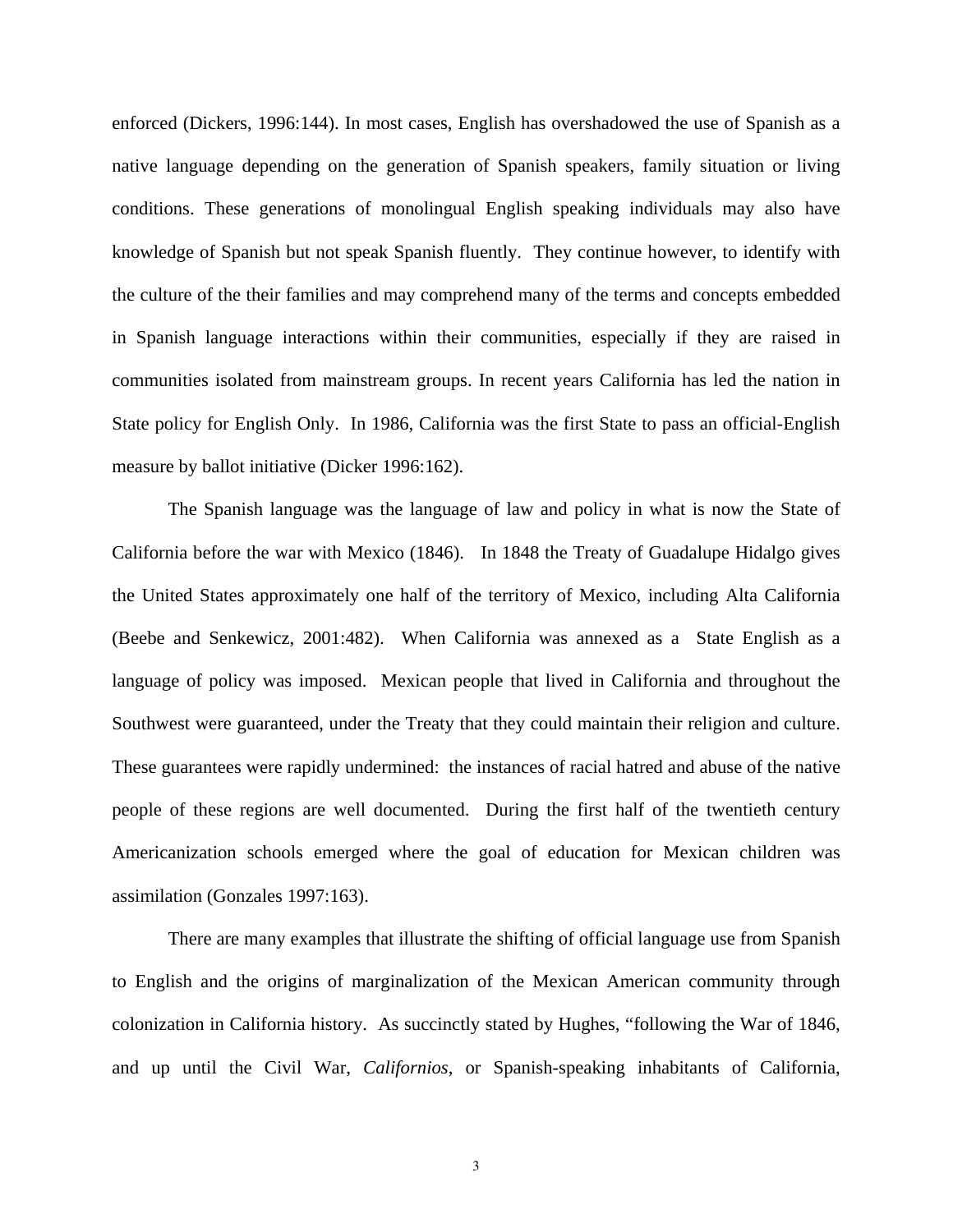experienced a decline in economic status, political power, and social influence (Hughes, 1976:3). Naturally with the decline of power, the language of the citizens was not valued and it was expected that all citizens speak English: the language of the new colonizer.

In 1883, Helen Hunt Jackson published *California and the Missions,* where she chronicles descriptions of the relics of the first school established in the City of Los Angeles half-century earlier. She writes,

It was on the old Lancaster system that Los Angeles set out in educating its children; and here are still preserved the formal and elaborate instructions for teachers and schools on that plan; also volumes of Spain's laws for military judges in 1781, and a quaint old volume called "Secrets of Agriculture, Fields and Pastures," written by a Catholic Father in 1617, reprinted in 1781, and held of great value in its day as a sure guide to success with crops."(Hunt Jackson, 1903:197).

Coincidently, by the time Hunt Jackson documents the details of the California Missions and the Spanish language system of education through Mission culture, the first public school classroom taught in English in California had been organized in the Santa Clara Mission Gardens. In 1846 Olive Mann Isabell a pioneer with Fremont's party established a racially integrated school classroom. The students were Spanish-speakers, sons of landowners, Native American children and English-speaking Anglo children sons of the new immigrants. Olive Man Isabell was the first official English-speaking public school teacher in the State. It can be noted from documentation of Mrs. Isabell's career that she was indeed an English-speaker, a recent settler from the mid-west, and that two thirds of the pupils were Spanish- speakers and natives of California. The State was still operating with Spanish language policies. Integration was initially practiced but after the war there was deliberate segregation.

Of important historical note is that the English school was official at the on-set of the war and before the Treaty of Guadalupe Hidalgo (1848). By the end of the  $19<sup>th</sup>$  century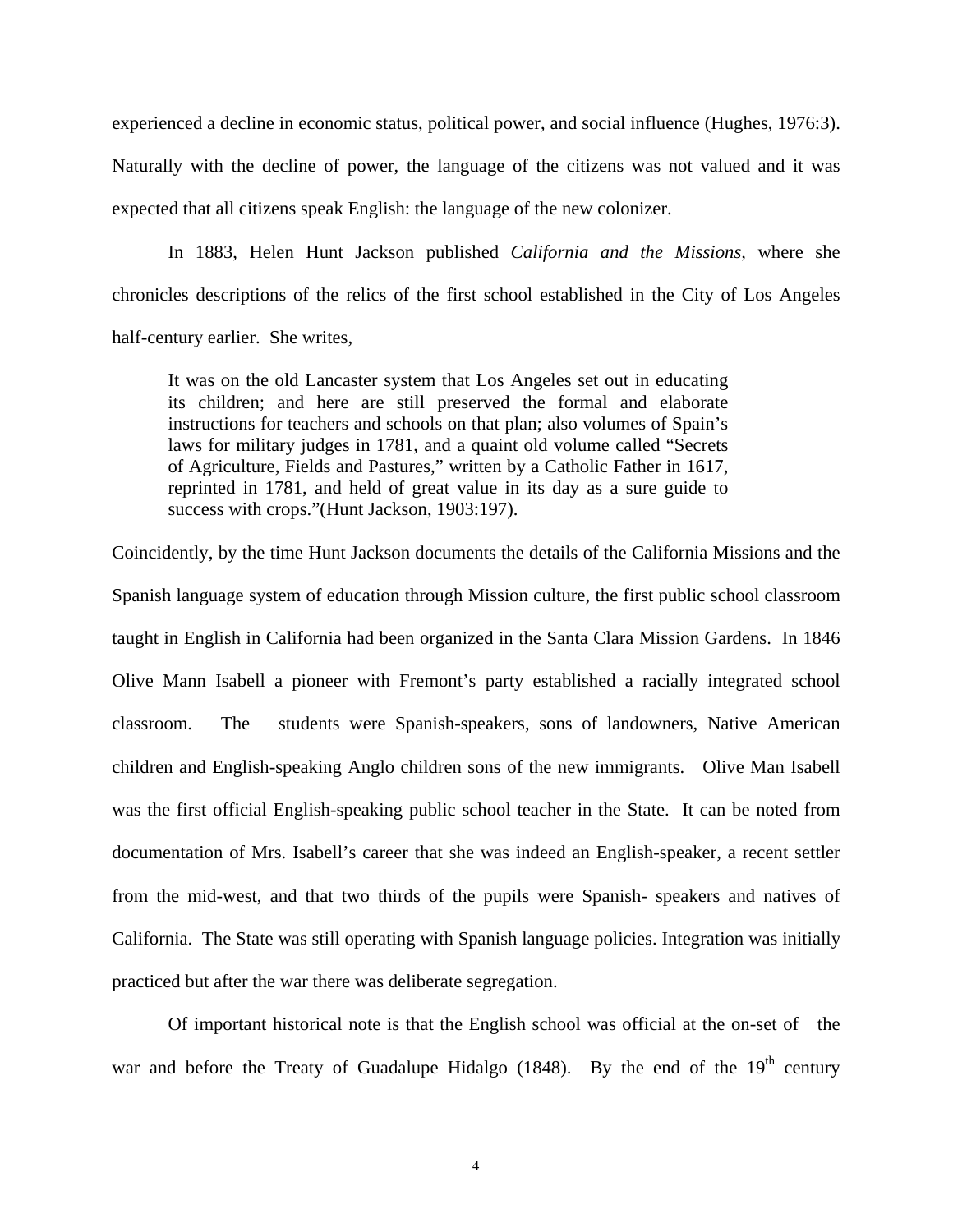segregated schools were indeed a common practice and the language shift in law and policy was the initial reason used to marginalize Spanish-speaking children. This continues strongly into the  $20<sup>th</sup>$  century. In fact, as Menchaca (1995), asserts "In California the school segregation of Mexican students was widespread during the 1920s and 1930s. Several California case studies show that segregation of Mexican students was common and that language, hygiene and the "special needs" of Mexican students were cited as the main reasons why segregation was practiced" (Menchaca, 1995:77). By 1931, the California state government reported that 85 percent of California schools segregated Mexican students in some form (Hendrick, 1977:90 cited in Gonzales, 1997).

Another notable event in the history of language policy for Spanish-speaking students is the Lemon Grove incident, a 1934 case in San Diego California that was settled in court involving Mexican parents protest against segregation. This case exemplifies the complexities in Spanish language subjugation, history and community agency. The School Board felt that the Mexican students were deficient in the English language, had poor sanitation practices and lacked moral values. Robert Alvarez whom as a school child was personally affected by the harsh attitudes toward his culture and language, expresses the dilemma experienced, he states, "My father says to us, from the door outside you are in the US from the door inside you are in Mexico" (PBS video, 1987).

Mexican Americans throughout the Southwest were marginalized. Their culture and language was restricted at all levels of civic participation. According to Ruiz (1997), "not only did Mexicans not receive instruction in their own language, their language was actively suppressed. In some districts, Mexicans were prohibited from attending public schools; when they were allowed, they were prohibited from speaking Spanish, even outside class." (Ruiz,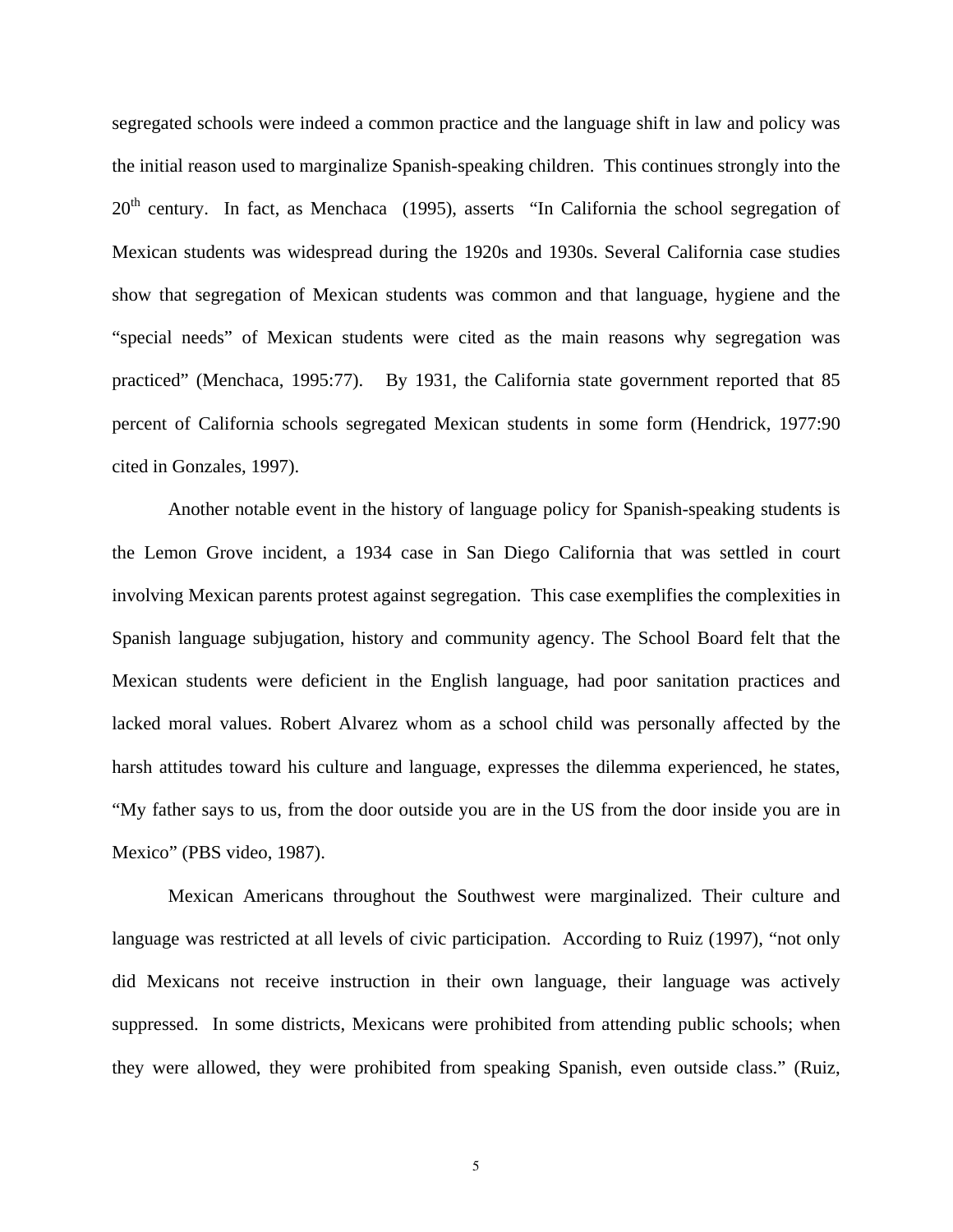1997:326). In spite of this history of repression and lack of opportunity to develop their native language in a formal school setting, the Spanish-speaking Mexican communities still flourish in the Southwest. Ruiz, (1997) contends that "Mexicans had no reason to believe [based on history] that their cultural institutions would be supported outside their communities and turned inward for support, thereby strengthening those very institutions—the church, the family and neighborhoods—which would allow for long-term language maintenance" (Ruiz, 1997:326).

## **Cultural Transmutation and Fields of Co-existence**

 $\overline{a}$ 

According to the 2005 U.S. census bureau there are 41.3 million Hispanics in the U.S. One out of seven American citizens are of Latino descent. The ebb and flow of Mexican "migrants" establish a unique context for considering aspects of cultural maintenance through language. A very important aspect of this is the distinction between language and voice:

 Language has a life of its own—it exists even when it is suppressed; when voice is suppressed, it is not heard—it does not exist. To deny people their language, as in the colonial situations, to be sure, is to deny them voice; but, to allow them their language is not necessarily to allow them voice (Ruiz, 1997:321).

The way that language has been used in designing programs for students that speak a language other than English through bilingual programs or English as a Second Language programs (regardless of goals and objective, i.e., transitional, maintenance, for the past three decades), with few exceptions<sup>[2](#page-5-0)</sup> operate by excluding the cultural capital rooted in language: they ignore the 'voice' of the students. Voice promotes the most basic role of language and knowledge

<span id="page-5-0"></span> $<sup>2</sup>$  There are few programs that actually achieve the promotion of bilingualism. I have observed several throughout the years and</sup> am convinced that if the attitude established from the beginning is that of enrichment of culture and language and English speaking students also participate to learn Spanish as a second language, then its an advantage for all.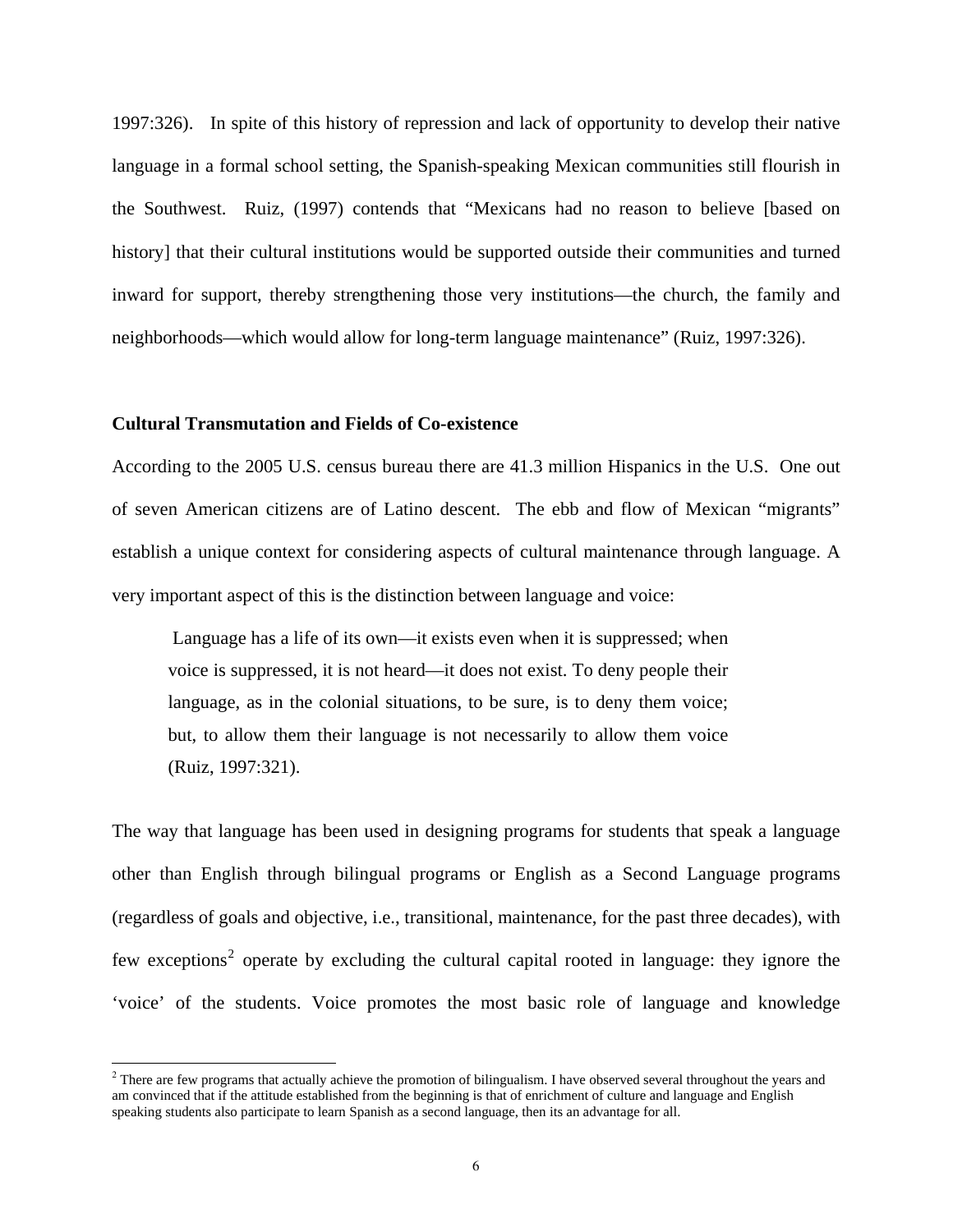acquisition: the life histories and experiences in everyday life and the dynamics of using language in context. Voice also enhances the development of positive self-concept. The importance of empowering students through language, coupled with enhancing the cognitive multiplicity<sup>[3](#page-6-0)</sup> of symbolic language through voice cannot be negated.

Presently with the growing national importance of the Latino population there is ample opportunity for an 'open'<sup>[4](#page-6-1)</sup> cultural identity connected to bilingualism as an acceptable venue for Spanish-speakers to express themselves and not feel apprehensive about using Spanish in public places. Steiner's (1975) notion of cultural 'transmutation' can be applied to the multitude of sensory data in present day California's multilingual culture where the Spanish language and culture play a prominent role. An example of this transmutation is the Spanish language media (i.e., telenovelas, bilingual commercials, bilingual music videos and Hollywood movies) projecting notions of culture that permeate in a context where language becomes a "seamless bilingualism" that is taken for granted by the average Spanish speaker.<sup>[5](#page-6-2)</sup> In particular, according to Steiner (1998), the hermeneutic notion of "understanding of understanding" which is a historical-psychological model, part deductive, part intuitive of the operations of language itself in common everyday practice. Language transmutation is not limited to the spoken or written word, it is every conceivable medium and system of signs and only one among a multitude of graphic, acoustic, olfactory, tactile, symbolic mechanisms of communication. This perspective of language translation is a constant of organic survival. Jakobson (cited in Steiner, 1998:436) labels this "transmutation" the interpretation of verbal signs by means of signs in non-

 $\overline{a}$ 

<span id="page-6-0"></span><sup>3</sup> By this I am adopting Lakoff and Johnson's (1999) notion of *cognitive* that describes any mental operation and structures that are involved in language, meaning, perception, conceptual systems, and reason. It may also include aspects of sensorimotor systems that contribute to abilities to conceptualize and reason and the *cognitive unconscious*, which are unconscious mental

<span id="page-6-1"></span>operations, concerned with conceptual systems, meaning, inference and language.<br><sup>4</sup> An "open" cultural identity as used in this paper, means a freedom to express oneself in ones language of choice and not be stigmatized for using a language other than English in public.

<span id="page-6-2"></span> $10<sup>5</sup>$  I am not advocating that we view technology as a tool to advance language, it is merely fact that technology facilitates assess to language multiplicity.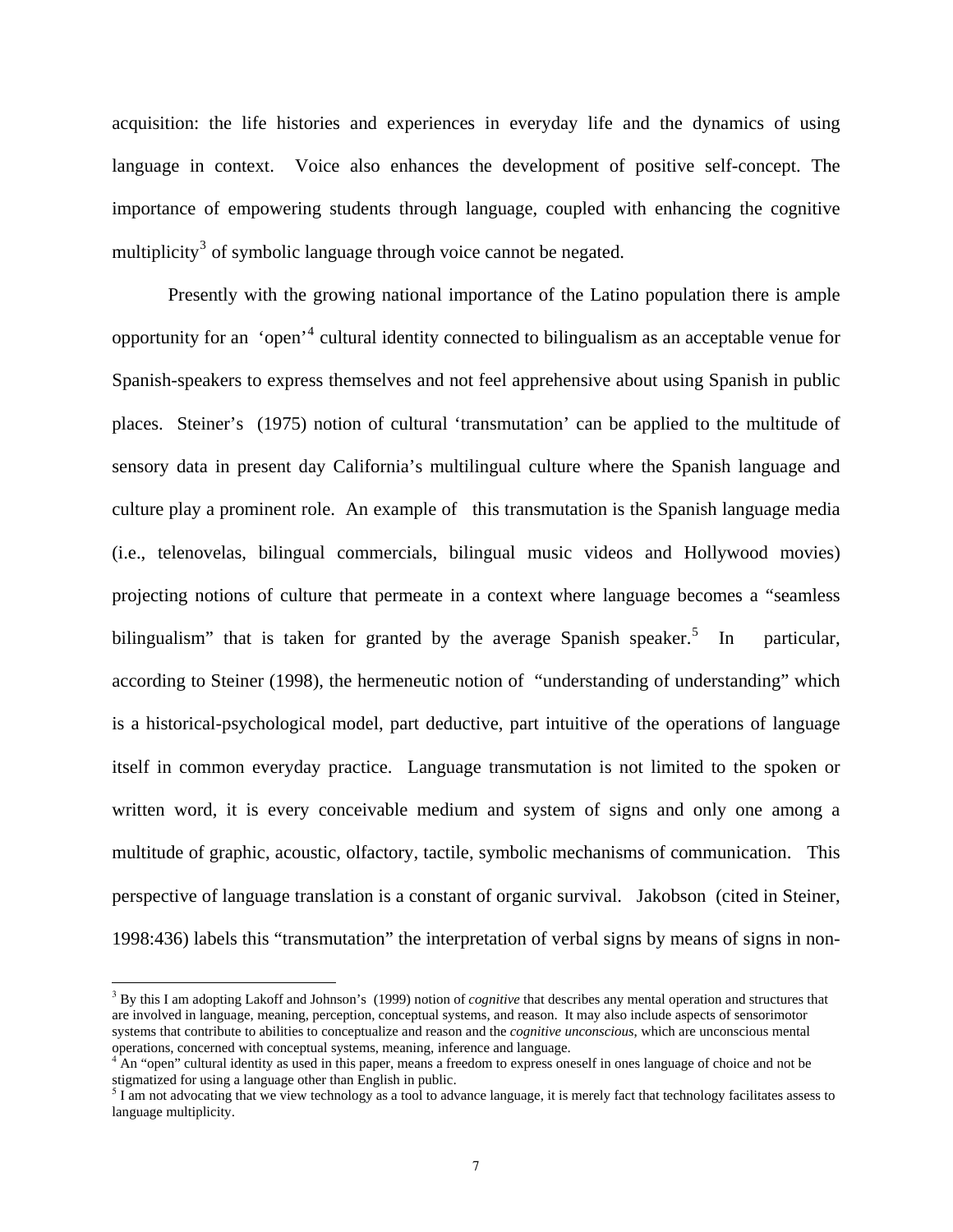verbal sign systems (i.e., the curved arrow on the road sign). The verbal signs in the original message or statement are modified by one of a multitude of means or combination of means (Steiner, 1998: 436-437). In California in spite of English Only policies, a proliferation of media, commercial, sociopolitical, and economic aspects of society are generating bilingual production of Latino language, culture and art at a faster pace ever imagined twenty or thirty years ago. This bilingualism includes the psychological/historical evolutionary aspects of language in a real context, a holistic Gestalt that frames a natural process of acquisition.

 It is not within the scope of this paper to elaborate on the complexities of co-existence with regard to natural language acquisition and a holistic evolutionary Gestalt, but a clarification of co-existence is in order. This co-existence, which I posit as an important contextual dimension in bilingualism, takes into account a Lewinian "field" model based on a psychology that views the individual as negotiating perceived obstacles and resources to attain a goal. In the case of being a potential bilingual in a social/political world that does not value the use of two languages, the negotiating external process requires the person to exists on two levels of consciousness; the "inner" world of needs and resources and the "outer" world of resources and demands that become dialectical in nature. This interactive view, according to Wheeler (1998), necessitates that every action on the part of the individual be perceived as a reaction to a field condition and the need to take into account ones goal in relation to the value placed by society (Wheeler, 1998: 36). Consider the following example, children as they develop in bilingual communities, use both English and Spanish constantly, fluidly shifting from one language to the next when appropriate. They are the translators of the message for the parents—they translate from English to Spanish. Although at one point in their development (ironically) they may lose the fluency in their native language as a result of the pressure placed by schooling to become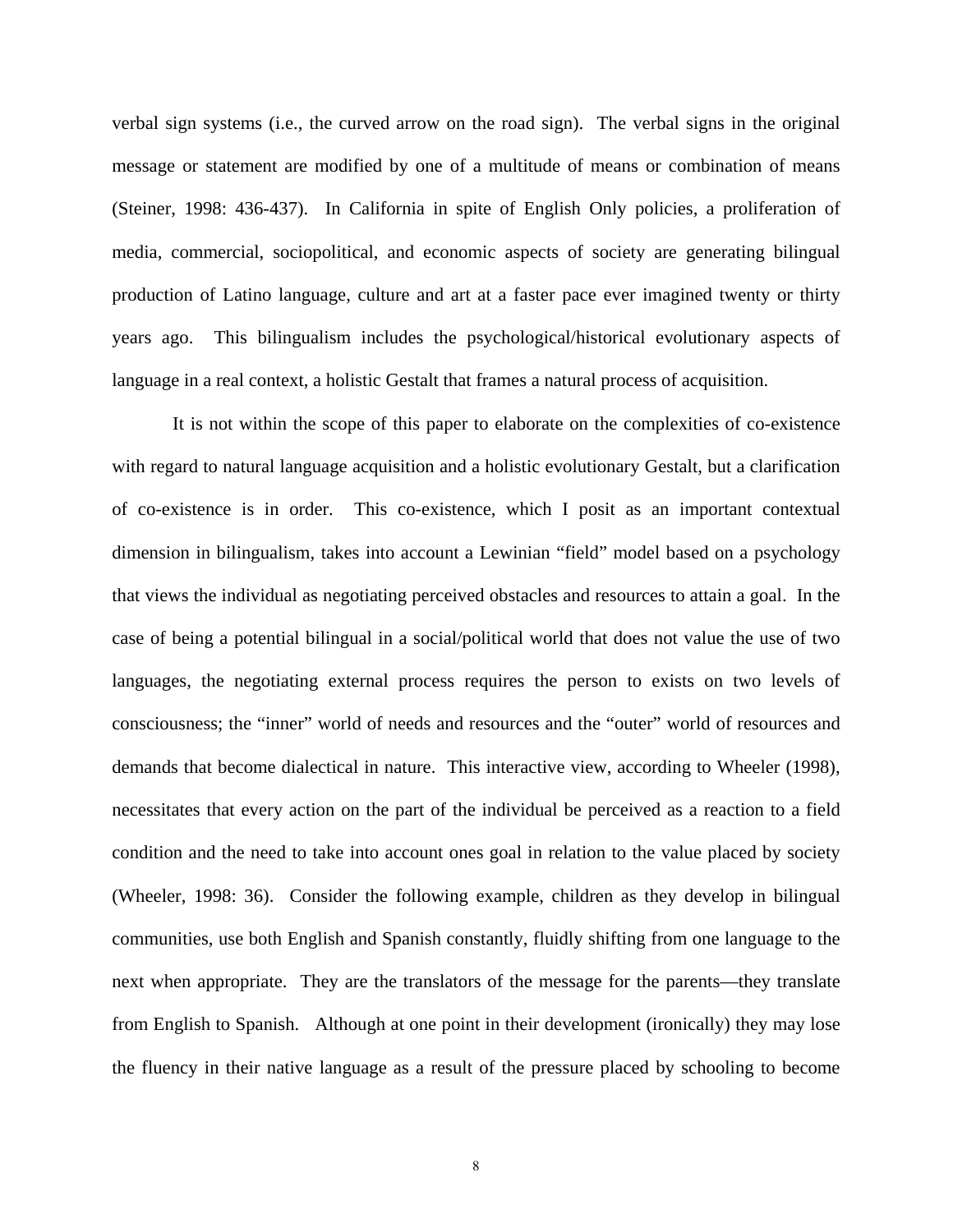fluent in English and to subtract or reduce their fluency in Spanish. Historically this was believed to be necessary in order to succeed academically and to become culturally assimilated into the mainstream. In spite of this, these children are influenced by early language practices that are "internalized' in the development of cognition in two languages. This "internalization" is a semiotic cultural constant that continues to shape the lived experience and becomes culturally transmuted as the context changes. Unquestionable in the process are the personal advantages of cultural enrichment and heightened self-esteem.

Language is social in nature, as seen in classic studies of children learning two languages simultaneously (Imedadze, 1978; Leopold, 1978). The external social world of today's Spanishspeaking child in California does indeed provide the contextual social elements to promote bilingualism. Furthermore, children during the early developmental stages of verbal fluency, when raised by Spanish speaking parents or caregivers (as in preschool environments, First Five $<sup>6</sup>$  $<sup>6</sup>$  $<sup>6</sup>$ , etc.), and</sup> in contexts that consistently induce culturally different rearing patterns, internalize the non-verbal aspects of environment, (i.e., smells, foods, body language, etc.) which promote a basic cultural understanding that is distinct than mainstream culture.

A corollary example of what I am proposing can be made with a study conducted by Steedman (1985), who examines speech play in children across cultures. She found that children who are in the process of becoming bilingual may well combine both language [understandings] in their speech play and supports the notion that there are cognitive advantages of bilingualism. The child in her study, with great specificity, continually provided evidence that the more a child knows about one language, the more she can transfer that knowledge to acquire and understanding a new one. This is in fact what bilingual children in California have been doing

 $\overline{a}$ 

<span id="page-8-0"></span><sup>6</sup> Personal interview with Yolanda Garcia Director of Center for Professional Development and First Five Wested and based on findings in. *Neurons to Neighborhoods*, National Academy of Sciences, National Research Council 2000.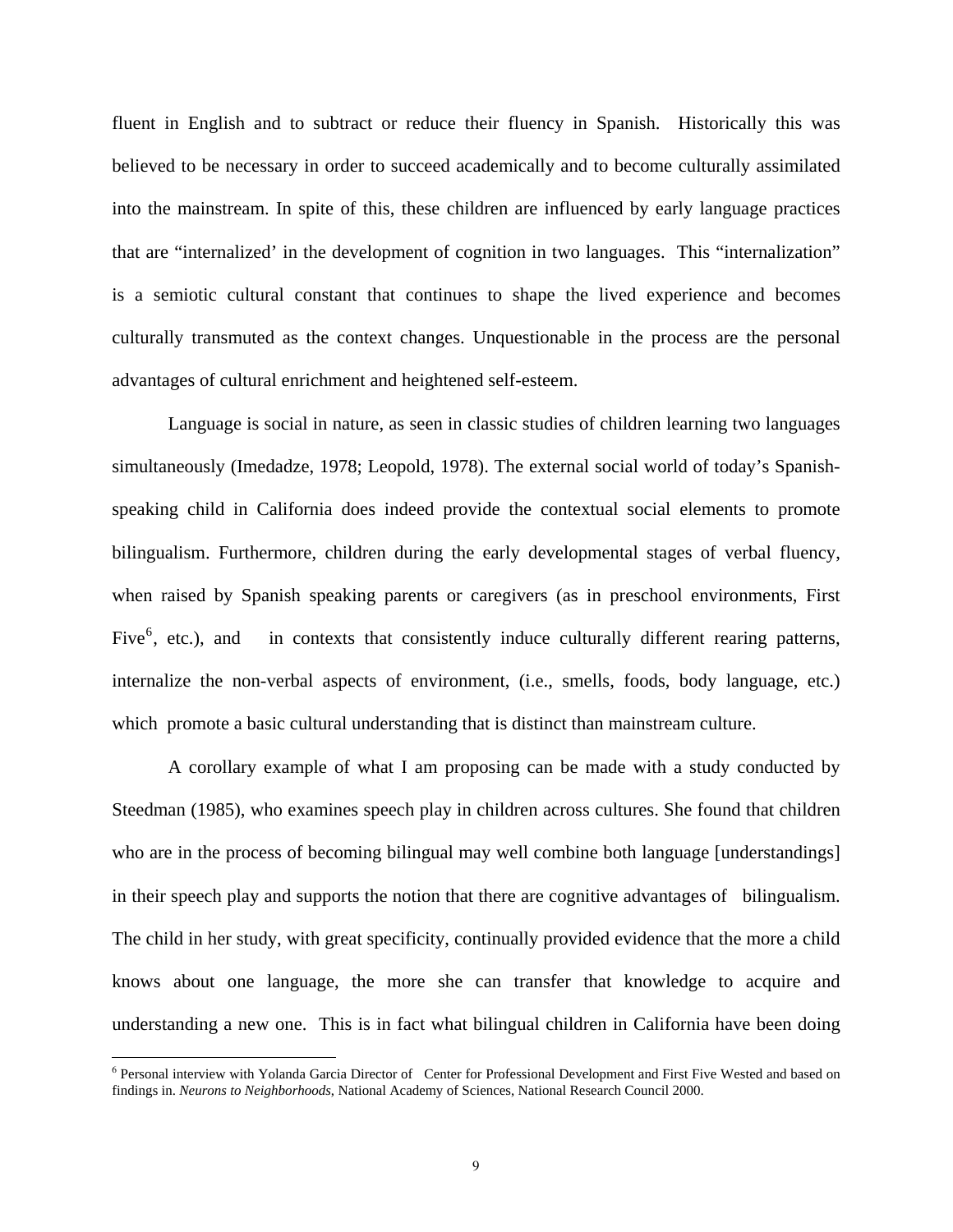for more than a hundred years in a Spanish language, and an English Only context. Amorite the child in Steedman's study found means of manipulating and transforming the meanings that two linguistic systems presented. (Steedman, 1985:157). If this is considered in a context where being bilingual is valued, this process of transformative thinking can continue throughout life and serve to acquire higher order cognitive skills.

California, from a multilingual perspective is perhaps a very distinct context in comparison to the rest of the United States not only historically, but also politically and economically. Bilingualism develops naturally as a result of everyday interactions. The new freedom of expression to choose the use of two languages, where language shifting is an acceptable mode of expression among Latino youth, frames a dynamic language phenomenon. The multiple dimensions and intricacies of culture coupled with language and the internal and external forces from holistic aspects of cognition evolve as a result of development in two languages. In this sense, central to the notion of 'internalization' cognition is not a process that copies the external reality at one internal level that already exists, instead it is a process whose nexus develops first at an internal level of consciousness (or unconsciousness)—then the external reality by nature, becomes social-transactional. In bilingualism, this is done via two filters. This vacillation between the internal cognition and external stimuli becomes the basic functional mechanisms in the dominance of external semiotic forms; and the internal level of consciousness, attributed to its origins, is by nature quasi-social (Wertsch, 1988:83).

Intricately linked to the complexities of cognitive processes influenced by the external world and bilingualism, the social status of vernacular language plays a significant role. As John Attinasi states, "The vitality of vernacular language has increased as a result of institutional support from the electronic media and through the eloquent verbal language of orators who speak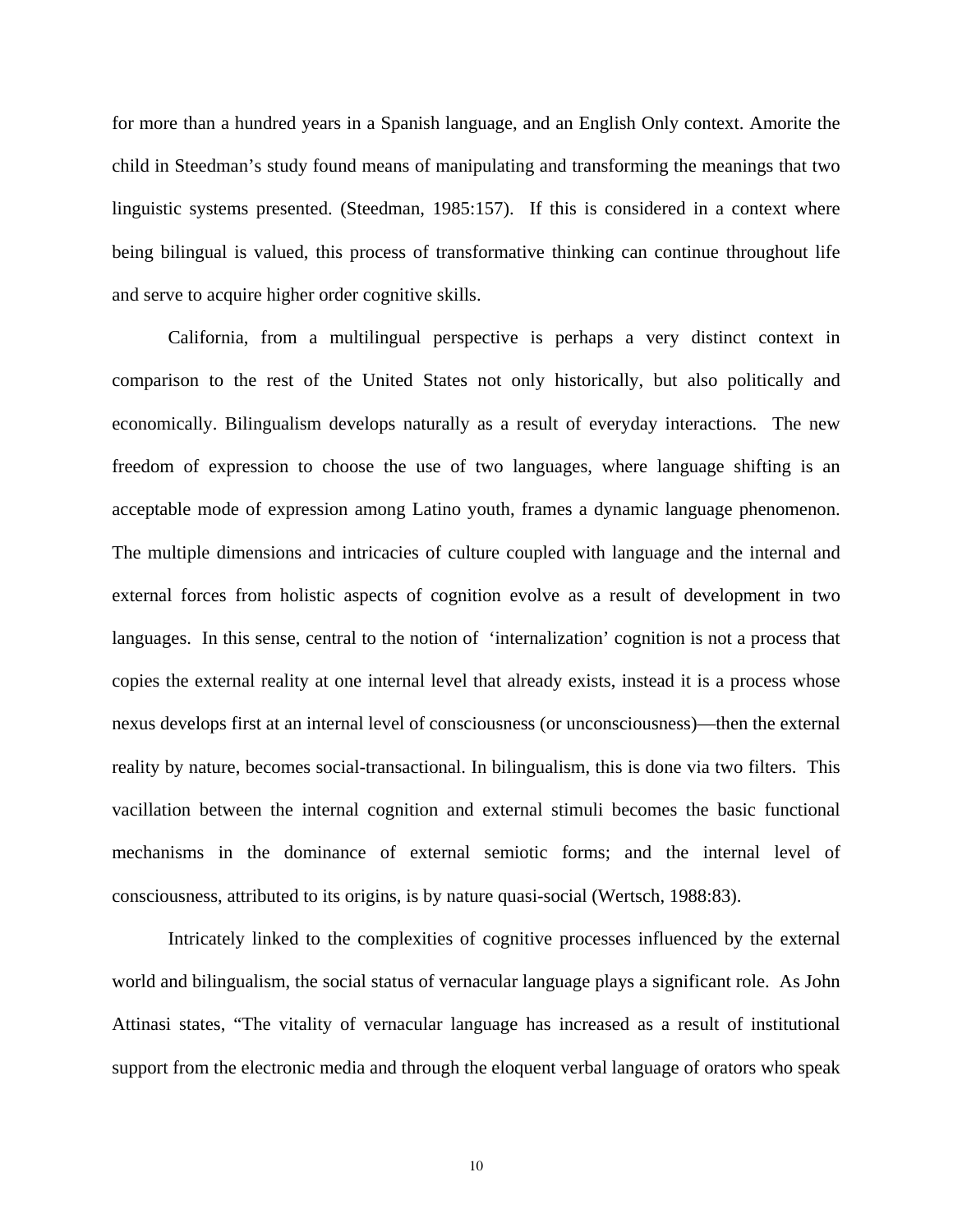compellingly without compromising dialect features" (1997:289). One bilingual example of these orators was Cesar Chavez who through the power of vernacular language mobilized a movement in the struggle for justice for Farm workers. He placed great importance to the newspaper *El Malcriado,* the official voice of the Union. *El Malcriado* was published for over twenty years in both Spanish and English. The Spanish language version contained folkloric, historical symbols and metaphors of the Mexican community that helped to rally migrant workers to the movement. In fact, even the name of the newspaper, *El Macriado* has symbolism dealing with vernacular language and voice since it means a child who talks back or has not been reared "properly".

## **Conclusion**

Historically as well as in present day California, in spite of obstacles imposed from language policy and inferior education, Spanish-speakers are shaping a reality based on transactional notions of linguistic culture. The dimensions of external stimuli shaping cognition contribute to the cognitive flexibility of a natural bilingualism, in modern culture. This is occurring at an astounding pace. "Language as a psychological tool with a function, such as memory, causes a fundamental transformation of the very function that it alters" (Wertsch: 95). Furthermore, as Steiner declares, "Language is embedded in its cumulative past and in a manifold present, it is physiological, temporal and replete with social modifiers. These modifiers persuade and enlist, consciously or not, instruments attached to word and sentence not necessarily linguistic. The purely semantic leads into semiotic, into the surrounding phenomenology of making and communicating sense" (Steiner, 2001:155). To reiterate, global culture, and the use of technology, is changing the very notion of language interaction (both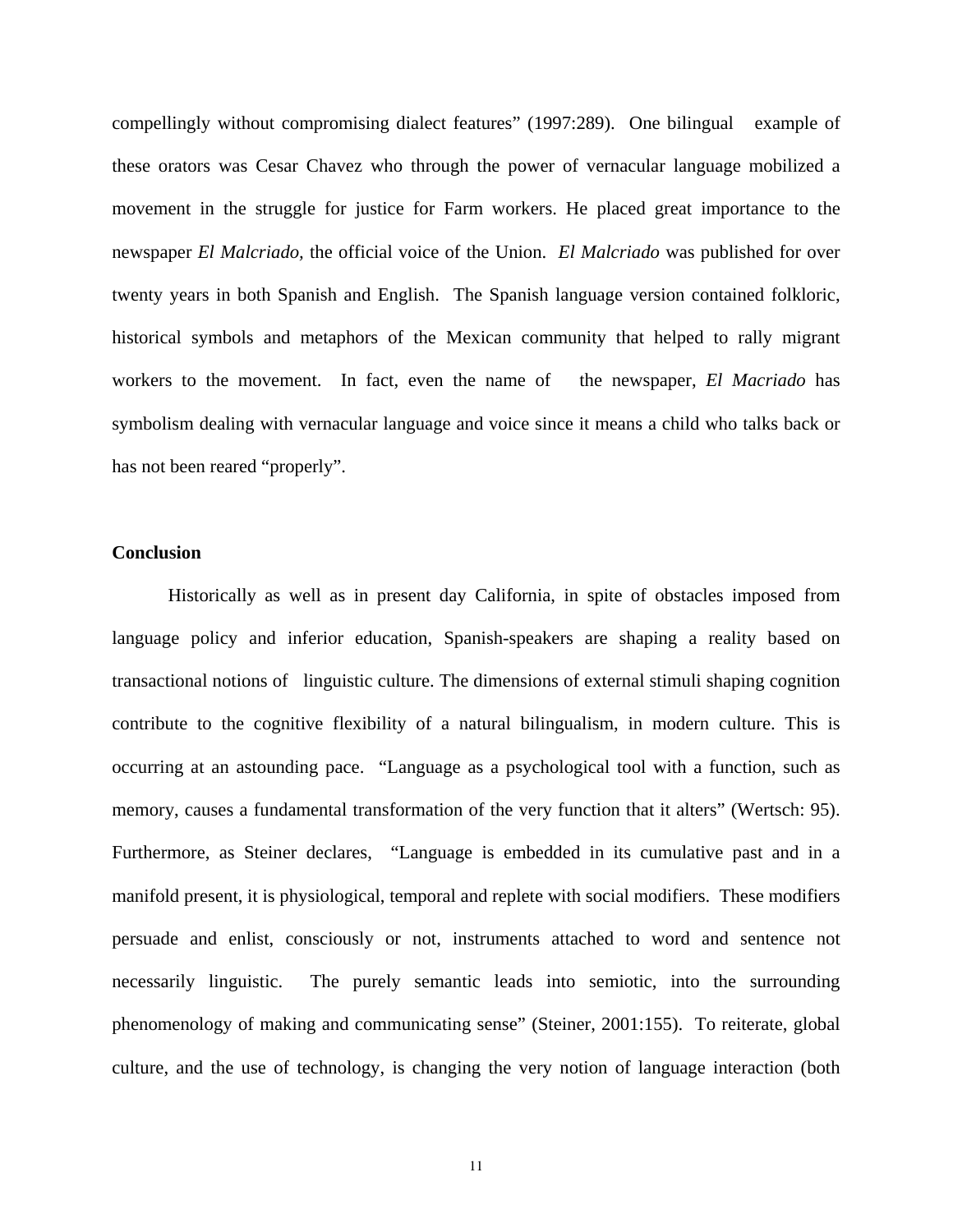written and spoken) with popular culture, (i.e., music videos, television, the internet and capital consumption). The Spanish-speaking market is one strong example of a thriving enterprise; this very fact is changing everyday life.

Throughout history Americanization as well as English Only proponents seldom discuss the pedagogical structures that will enable English as Second Language students to access other bodies of knowledge separate from the skeleton of language. Instead proponents such as Imhoff (1990) on behalf of a nonprofit U.S. English organization propose the use of English in the political, economic, and intellectual life of the nation to operate within the American political mainstream, and reject all manifestations of cultural or linguistic chauvinism such as what they contend is occurring by the proponents of Bilingual Education (Imhoff 1990:48). Bilingual education however, was never about eliminating English. The initial goals and objectives were to facilitate the acquisition of bilingualism in order to learn to succeed in two languages. A more humanistic approach for education of linguistic minority (soon to be a majority) students as proposed by Macedo (1997), is to "provide a meaningful education situated in a theory of cultural production and viewed as an integral part of the way in which people produce, transform and reproduce meaning—it must be seen as a medium that constitutes and affirms the historical and existential moments of lived culture" (Macedo, 1997:274).

To end, as I have argued, bilingualism is a natural phenomenon, which is evolving rapidly within a unique context of cultural pluralism in the State of California. This rapid cultural transmutation requires the institutions of schooling to revolutionize restrictive language policies. In spite of the advances made since the Civil Rights in the 60s by the Spanishspeaking communities and programs for students that speak another language other than English, there is a constant regression to resort to "sink or swim" approaches for instruction. Lets not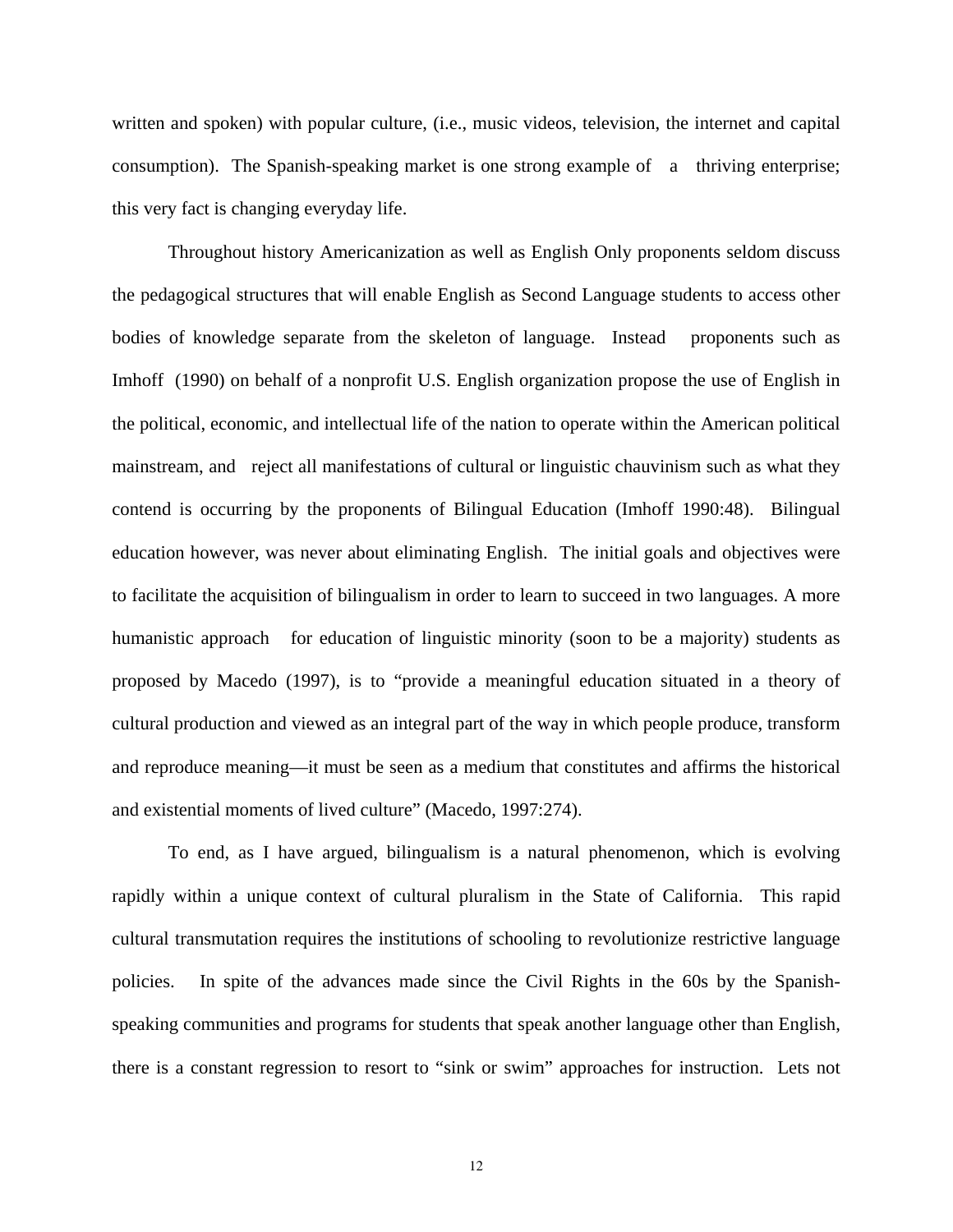forget that the Spanish language is the most spoken language in the whole American continent. Cultural constants linked to Spanish give voice to a linguistic system rich in literary traditions. Transmuted linguistic constants, in the U.S. Latino communities, many from oral traditions, are continually generated from manifold embedded aspects, which span more than five hundred years. Presently, in addition to the rich historical and linguistic roots of Mexican culture in the U.S. we have many cultural contributions from a massive population of Central Americans and representative groups from all the Spanish speaking countries of Latin America. From a political and economic stance, a better-educated bilingual co-existing in a "field" which requires negotiation of obstacles and resources globally, Spanish/English bilingualism is a part of a common future of understanding and splendor in the U.S. and the continent of the Americas.

#### **References**

- Attinasi, John J. 1997. "Racism, Language Variety, and Urban Minorities Issues in Bilingualism and Bidialectalism". In *Latinos in Education A Critical Reader*, edited by Antonia Darder, Rodolfo D. Torres and Henry Gutierrez. Routledge Press, 279- 301.
- Beebe, Rose Marie, and Robert M. Senkewicz. 2001. *Lands of Promise and Despair Chronicles of Early California, 1535-1846.* Heyday Books, Berkeley, Ca.
- Dickers, Susan J. 1996. *Languages in America A Pluralist View*. Multilingual Matters Ltd.
- Gonzalez, Gilbert G. 1997. "Culture, Language and the Americanization of Mexican Children" In *Latinos in Education A Critical Reader*, edited by Antonia Darder, Rodolfo D. Torres and Henry Gutierrez. Routledge Press, 158-173.
- Hughes, Charles. 1976. "The Decline of the Californios: The Case of San Diego, 1846-1856" In *Mexicans in California After the U.S. Conquest*" edited by Carlos E. Cortes (Reprinted from the *Journal of San Diego History*, Volume XXI, No. 3), Summer 1975. Arno, Press.

Hunt Jackson, Helen. 1903. *Glimpses of California and the Missions*. Boston Little, Brown & Company.